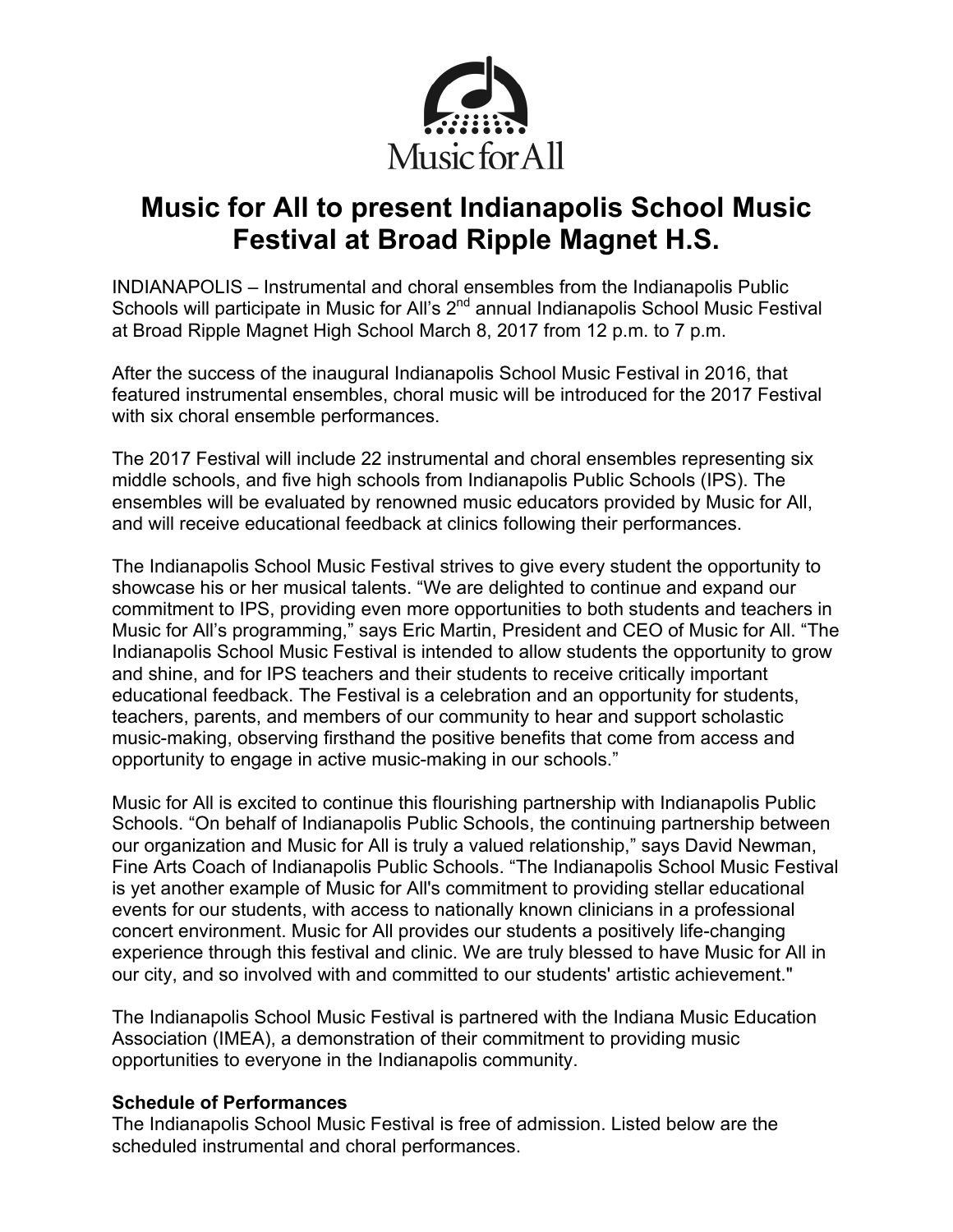# **Instrumental Ensembles**

*Broad Ripple H.S., Poston Auditorium*

| <b>Crispus Attucks Advanced Band</b> | 12:20 p.m. |
|--------------------------------------|------------|
| Crispus Attucks Orchestra            | 12:40 p.m. |
| <b>CFI Beginning Band</b>            | 1:00 p.m.  |
| Broad Ripple M.S. Intermediate Band  | 1:20 p.m.  |
| Broad Ripple H.S. Intermediate Band  | 1:40 p.m.  |
| <b>CFI Intermediate Band</b>         | 2:00 p.m.  |
| <b>Broad Ripple Advanced Band</b>    | 2:20 p.m.  |
| Harshman M.S. Band                   | 2:40 p.m.  |
| <b>CFI Beginning Orchestra</b>       | 3:00 p.m.  |
| <b>Edison Orchestra</b>              | 3:20 p.m.  |
| <b>CFI Intermediate Orchestra</b>    | 5:00 p.m.  |
| Northwest Advanced Band              | 5:20 p.m.  |
| <b>Broad Ripple Orchestra</b>        | 5:40 p.m.  |
| <b>CFI Advanced Orchestra</b>        | 6:00 p.m.  |
| <b>Arsenal Tech Advanced Band</b>    | 6:20 p.m.  |

## **Choral Ensembles**

*Broad Ripple H.S., Mini Auditorium*

| Broad Ripple M.S. Choir            | 1:40 p.m. |
|------------------------------------|-----------|
| <b>Broad Ripple Advanced Choir</b> | 2:20 p.m. |
| <b>Arlington Advanced Choir</b>    | 3:00 p.m. |
| <b>Arsenal Tech Advanced Choir</b> | 3:40 p.m. |
| Arlington M.S. Choir               | 4:20 p.m. |
| Edison M.S. Choir                  | 5:00 p.m. |

The Indianapolis School Music Festival kicks off the 2017 Music for All National Festival, presented by Yamaha, which then continues through Saturday, March 11. The national festival will bring 59 outstanding school music ensembles and student musicians from throughout the U.S. to Indianapolis for concert performances and clinics at Butler University, Hilbert Circle Theatre, Warren Performing Arts Center, and Indiana Historical Society. Visit musicforall.org/festival for a full schedule of Festival performances.

#### **About Music for All**

Since 1975, Music for All, through its Bands of America and Orchestra America programs, has been a destination and set the standard for scholastic music ensemble performance and music education advocacy. As a 501(c)(3) nonprofit educational organization, Music for All's mission is to create, provide, and expand positively lifechanging experiences through music for all. Music for All's vision is to be a catalyst to ensure that every child in America has access and opportunity for active music-making in their scholastic environment. Music for All's programs include 30+ annual events, including the Bands of America Grand National Championships and Regional Championships for marching band, the Music for All Summer Symposium camp for students and teachers, the Music for All National Festival and Affiliate Regional Music Festivals for concert bands, orchestra, jazz and percussion ensembles and national honor bands and orchestras.